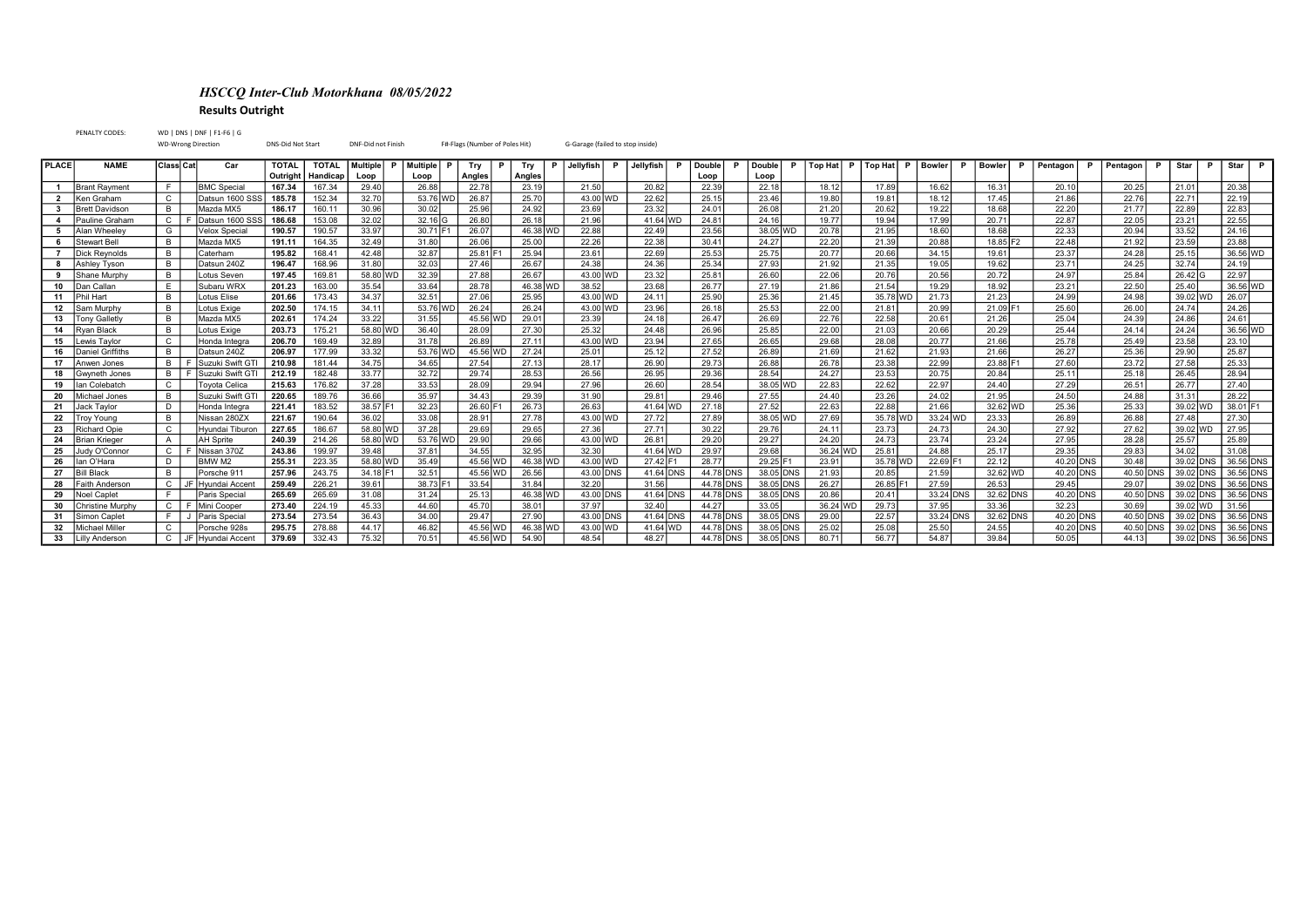## HSCCQ Inter-Club Motorkhana 08/05/2022 Results by Class

PENALTY CODES: WD | DNS | DNF | F1-F6 | G WD-Wrong Direction DNS-Did Not Start DNF-Did not Finish F#-Flags (Number of Poles Hit) G-Garage (failed to stop inside) PLACE NAME Class Cat Car | TOTAL | Multiple P | Multiple P | Try P | Jellyfish P | Jellyfish P | Double P | Double P | Top Hat P | Top Hat P | Bowler P | Bowler P | Pentagon P | Pentagon P | Star | P | Star | P | Star | P Outright Handicap Loop Loop Angles Angles Loop Loop 1 Brian Krieger | A | |AH Sprite | 240.39 | 214.26 | 58.80 WD | 29.90 | 29.66 | 43.00 WD | 26.81 | 29.20 | 29.27 | 24.20 | 24.20 | 24.73 | 23.74 | 23.24 | 27.95 | 28.28 | 25.57 | 25.89 | 1 Brett Davidson | B | Mazda MX5 | 186.17 | 160.11 | 30.96 | 25.96 | 24.92 | 23.89 | 23.32 | 24.01 | 26.08 | 21.20 | 20.82 | 18.68 | 22.00 | 21.77 | 22.89 | 22.83 | 2 Stewart Bell | B | Mazda MX5 | 191.11 | 164.35 | 32.49 | 31.80 | 26.06 | 25.00 | 22.26 | 22.38 | 30.41 | 24.27 | 22.20 | 21.39 | 20.88 | 18.85 F2 | 22.48 | 21.92 | 23.59 | 23.88 | 3 Dick Reynolds B Caterham 195.82 168.41 42.48 32.87 25.81 F1 25.94 23.61 25.53 25.75 20.77 20.66 34.15 19.61 23.37 24.28 25.15 36.56 WD 4 Ashley Tyson B Datsun 240Z 196.47 168.96 31.80 32.03 27.46 26.67 24.38 24.36 25.34 27.93 21.92 21.92 21.35 19.05 19.62 23.71 24.25 32.74 24.19 5 Shane Murphy | B | Lotus Seven | 197.45 | 169.81 | 58.80 WD | 32.39 | 27.88 | 26.67 | 43.00 WD | 23.32 | 25.81 | 26.60 | 20.06 | 20.76 | 20.56 | 20.72 | 24.97 | 25.84 | 26.42 |G | 22.97 6 Phil Hart B Lotus Elise 201.66 173.43 34.37 32.51 27.06 25.95 43.00 WD 24.11 25.90 25.36 21.45 35.78 WD 21.73 21.23 24.99 24.99 24.98 39.02 WD 26.07 7 Sam Murphy | B | Lotus Exige | 202.50 | 174.15 | 34.11 | 53.76 WD | 26.24 | 26.24 | 43.00 WD | 23.96 | 26.18 | 25.53 | 22.00 | 21.81 | 20.99 | 21.09 F1 | 25.60 | 26.00 | 24.74 | 24.26 8 Tony Galletly | B | Mazda MX5 | 202.61 | 174.24 | 33.22 | 31.55 | 45.56 WD | 29.01 | 23.39 | 24.18 | 26.47 | 26.69 | 22.76 | 22.76 | 22.58 | 20.61 | 21.26 | 25.04 | 24.39 | 24.86 | 24.61 | 9 Ryan Black | B | Lotus Exige | 203.73 | 175.21 | 58.80 WD | 36.40 | 28.09 | 27.30 | 25.32 | 24.48 | 26.86 | 26.85 | 22.00 | 21.03 | 20.66 | 20.29 | 25.44 | 24.24 | 36.56 WD 10 Daniel Griffiths | B | Datsun 240Z | 206.97 | 177.99 | 33.32 | 53.76 WD | 25.87 WD | 27.24 | 25.01 | 25.12 | 27.52 | 26.89 | 21.69 | 21.62 | 21.93 | 21.66 | 26.27 | 25.86 | 29.90 | 25.87 | 11 Anwen Jones | B | F Suzuki Swift GTI | 210.98 | 181.44 | 34.75 | 34.65 | 27.54 | 27.13 | 28.17 | 26.90 | 26.78 | 26.78 | 26.78 | 28.88 | 22.99 | 23.88 | 1 27.50 | 27.50 | 27.58 | 27.58 | 27.58 12 Gwyneth Jones B F Suzuki Swift GTI 212.19 182.48 33.77 32.72 29.74 28.53 26.56 26.95 29.36 28.54 24.27 23.53 20.75 20.84 25.11 25.18 26.45 28.94 13 Michael Jones | B | Suzuki Swift GTI | 220.65 | 189.76 | 36.66 | 35.97 | 34.43 | 29.39 | 31.90 | 29.81 | 29.46 | 27.55 | 24.40 | 23.26 | 24.02 | 21.95 | 24.50 | 24.88 | 31.31 | 28.22 14 Troy Young B | Nissan 280ZX | 221.67 | 190.64 | 36.02 | 33.08 | 28.91 | 27.78 | 43.00 WD | 27.72 | 27.79 | 38.05 WD | 27.69 | 35.78 WD | 33.24 WD | 23.33 | 26.89 | 26.89 | 27.48 | 27.30 | 15 Bill Black B Porsche 911 257.96 243.75 34.18 F1 32.51 45.56 WD 26.56 43.00 DNS 44.78 DNS 38.05 DNS 38.05 DNS 39.05 DNS 39.02 DNS 39.02 DNS 36.06 DNS 39.02 DNS 36.56 DNS 1 Ken Graham | C | Datsun 1600 SSS | 185.78 | 152.34 | 32.70 | 35.76 WD | 26.87 | 25.70 | 25.70 | 25.70 | 25.70 | 25.70 | 25.70 | 25.70 | 25.70 | 25.70 | 25.70 | 25.70 | 25.70 | 27.71 | 27.78 | 27.71 | 22.19 | 23.76 | 22.7 2 Pauline Graham C F Datsun 1600 SSS 186.68 | 153.08 | 32.02 | 32.16 | 26.80 | 26.18 | 21.96 | 41.64 WD | 24.81 | 24.81 | 19.77 | 19.94 | 17.99 | 20.71 | 22.87 | 22.05 | 23.21 | 22.55 3 Lewis Taylor C | C | Honda Integra | 206.70 | 169.49 | 32.89 | 31.78 | 26.89 | 27.11 | 43.00 WD | 23.94 | 27.65 | 26.65 | 29.68 | 28.08 | 20.77 | 21.66 | 25.78 | 25.49 | 23.58 | 23.10 4 Ian Colebatch C Toyota Celica 215.63 176.82 37.28 33.53 28.09 29.94 27.96 26.60 28.54 38.05 WD 22.83 22.62 22.97 24.40 27.29 26.51 26.77 27.40 5 Richard Opie C | Hyundai Tiburon | 227.65 | 186.67 | 58.80 WD | 37.28 | 29.69 | 29.65 | 27.36 | 27.71 | 30.22 | 29.75 | 24.79 | 24.73 | 24.73 | 24.30 | 27.92 | 27.92 | 27.62 | 39.02 WD | 27.95 6 Judy O'Connor | C | F |Nissan 370Z | 243.86 | 199.97 | 39.48 | 37.81 | 34.55 | 32.95 | 32.30 | 41.64 WD | 29.97 | 29.87 | 36.24 |WD | 25.81 | 24.88 | 25.17 | 29.35 | 29.83 | 34.02 | 31.08 | 7 Faith Anderson C JF Hyundai Accent 259.49 226.21 39.61 38.73 F1 33.54 31.84 32.20 31.56 44.78 DNS 36.05 DNS 26.27 26.85 F1 27.59 26.53 29.45 29.45 29.07 39.02 DNS 36.56 DNS 8 Christine Murphy C F Mini Cooper 273.40 224.19 45.33 44.60 45.70 38.01 37.97 32.40 44.27 33.05 36.24 WD 29.73 37.95 33.36 33.36 32.23 30.69 39.02 WD 31.56 9 Michael Miller C Porsche 928s 295.75 278.88 44.17 46.82 45.56 WD 46.38 WD 43.00 WD 41.64 WD 44.78 DNS 38.05 DNS 38.05 DNS 25.02 25.08 25.60 24.55 40.20 DNS 40.50 DNS 39.02 DNS 38.56 DNS 10 Lilly Anderson C JF Hyundai Accent | 379.69 | 332.43 | 75.32 | 70.51 | 45.56 WD | 54.90 | 48.54 | 48.27 | 44.78 DNS | 38.05 DNS | 80.71 | 56.77 | 56.77 | 39.84 | 50.05 | 44.13 | 39.02 DNS | 36.56 DNS 1 Jack Taylor | D | Honda Integra | 221.41 | 183.52 | 38.57 F1 | 32.23 | 26.60 F1 | 26.73 | 26.63 | 41.64 WD | 27.18 | 27.52 | 2.88 | 21.66 | 32.62 WD | 25.36 | 25.33 | 39.02 WD | 38.01 F1 2 |lan O'Hara | D | BMW M2 | 255.31 | 223.35 | 58.80 WD | 35.49 | | 45.56 WD | 46.38 WD | 43.00 WD | 27.42 | 7 23.21 | 23.78 | 30.9 | 35.78 | 30.48 | 39.02 |DNS | 36.56 |DNS | 36.56 |DNS 1 |Dan Callan | E | |Subaru WRX | **201.23** | 163.00 | 35.54 | 133.64 | 28.78 | 46.38 |WD | 38.52 | 23.68 | 26.77 | 27.19 | 21.56 | 21.54 | 19.29 | 18.92 | 23.21 | 22.50 | 25.40 | 36.56 |WD 1 Brant Rayment | F | BMC Special | 167.34 | 167.34 | 29.40 | 26.88 | 22.78 | 23.19 | 21.50 | 20.32 | 22.39 | 22.38 | 16.12 | 17.89 | 16.62 | 16.31 | 20.10 | 20.25 | 21.01 | 20.38 | 2 Noel Caplet F Paris Special 265.69 265.69 31.08 31.24 25.13 46.38 WD 43.00 DNS 41.64 DNS 44.78 DNS 38.05 DNS 30.4 DNS 33.24 DNS 38.262 DNS 40.20 DNS 40.50 DNS 39.02 DNS 36.56 DNS 3 Simon Caplet F J Paris Special 273.54 273.54 36.43 34.00 29.47 27.90 43.00 DNS 41.64 DNS 44.78 DNS 38.05 DNS 38.05 DNS 38.04 DNS 38.24 DNS 38.24 DNS 32.62 DNS 40.20 DNS 38.02 DNS 38.05 DNS 38.05 1 Alan Wheeley | G | Velox Special | 190.57 | 190.57 | 33.97 | 30.71 | F1 | 26.07 | 46.38 |WD | 22.88 | 22.49 | 23.56 | 38.55 | 20.51 | 20.78 | 21.95 | 18.60 | 18.68 | 22.33 | 20.94 | 33.52 | 24.16 |